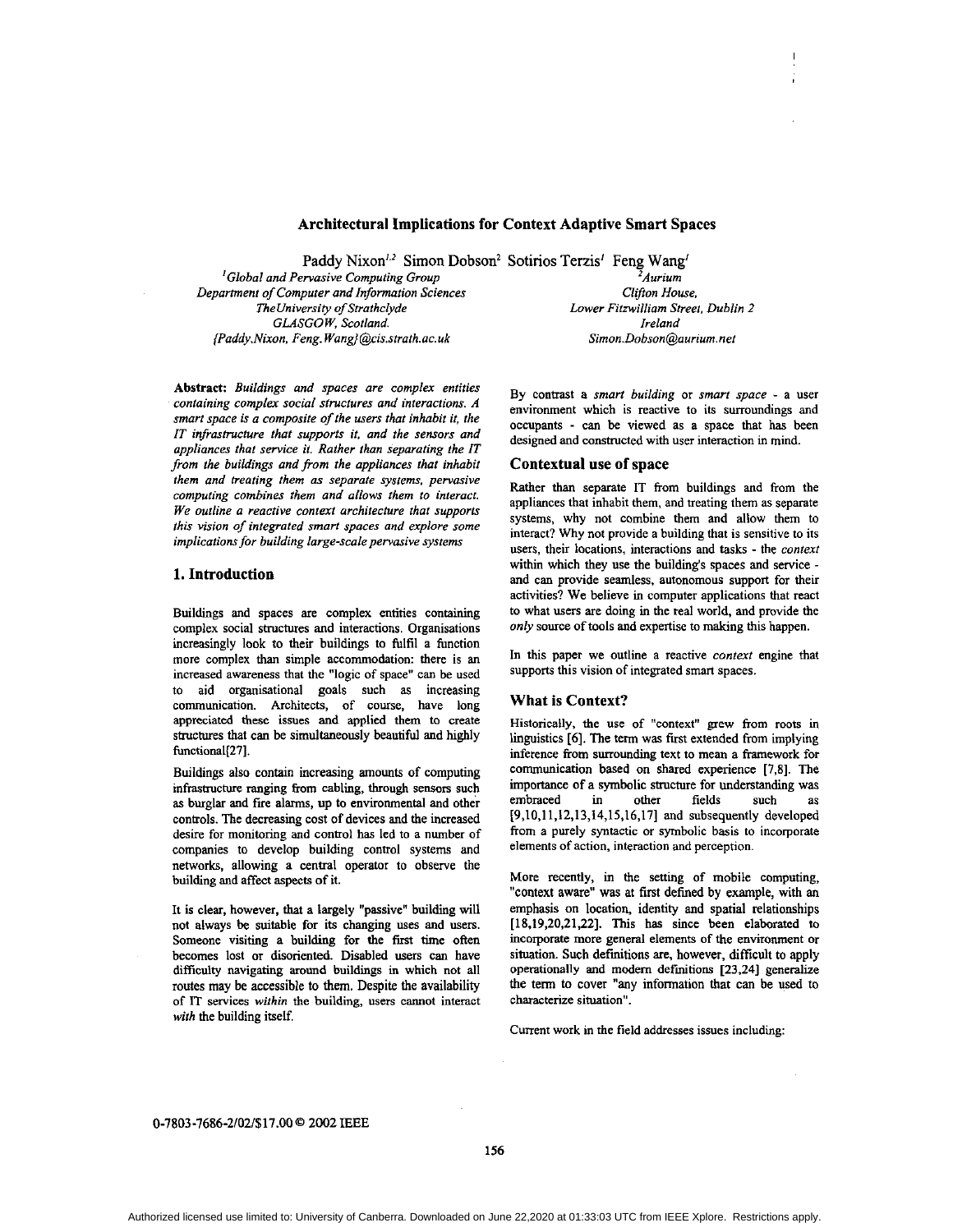- ?? developing new technologies and infrasrmcture elements, such **as** sensors, middleware, communication infrastructures to support the capture, storage, management and use of context.
- ?? increasing our understanding of form, structure and representation of context;
- ?? increasing our understanding of the societal impact of these new technologies and approaches and directing their application;

A more detailed retrospective of the academic history of context can he found in **[25,26].** 

# **Tiered architectures**

Modem enterprise systems architecture is built around a "tiered" model. There is much discussion as to exactly how many tiers should he used in an application, the details of what each tier provides, etc. However, the common theme is that each tier represents a level *of*  abstraction in the design of the system, allowing developers to focus their attention at one level (for example business logic) without having to worry about the details of other levels (such **as** storage management). For this approach to function, each tier needs to export an agreed set of interfaces exposing its functions to its neighbouring tiers. The implementation of these interface functions may he changed freely, and these changes will not affect other tiers accessing them through the interface. A typical model is the five tier architecture shown below:



Figure1: A five-tier architecture

This industry accepted architectural style has evolved, most recently in areas such as webservices, because it supports a stable and appropriately partitioned design approach. However, consider **this** approach from the perspective of providing dynamically adaptive systems which **are:** 

?? User centred – configured on the fly for the user;

- ?? Supporting dynamic aspects;
- ?? Respnsive to the changing environmental characteristics; and
- ?? Responsive to the different networked appliances in the proximity.

Such systems must take account of changing and varying contextual information. In the rest of this paper we consider the industrial needs for architectures that support context as a core concept.

### **Adding** context

As organisations deliver context-enhanced applications to their users, context services will he integrated into the tiered, web-service-based enterprise architectures that are becoming recognised **as** best practice. Imagine that you can monitor your users physical activity and location and then tailor the response of the local appliances to that users needs. This is what context can do for a system. Context enhancement brings together a collection of information streams - location, diaries, preferences, time, appliances characteristics, access policies and situation the context - and reacts to combinations of this information based on a simple scripting interface. It is true to say that most context solutions can he achieved by developing point solutions: however these become complex very quickly. In this paper we outline a single platfonn based development solution that can be used to transform **software** components and applications into context aware solutions.

### The impact of context **on** architecture

The first question to **ask** is: how does the use of context affect the *purpose* the architecture is intended to serve?

The most obvious impacts of context are in the front tiers <sup>~</sup>presentation and session. *An* application may wish to change its presentation based on a user's context, for example hy moving automatically from an instant message to an **SMS** when a user leaves their ofice.

However, we may also **see** contextual changes on other tiers. For example, some processes may be intrinsically "easier" in some contexts **than** others, and could he **streamlined.** Altematively a system might adapt the processes available in a session to avoid those that would be inappropriate for whatever reason, or provide monitor service delivery and react to potentially costly breaches in service-level agreements.

This cross-tier impact is what differentiates full-on contextual enhancement from simple location-based services, device transcoding or personalisation. A simple presentation tier add-on such **as** transcoding, for example, may **allow** applications to target the user's device but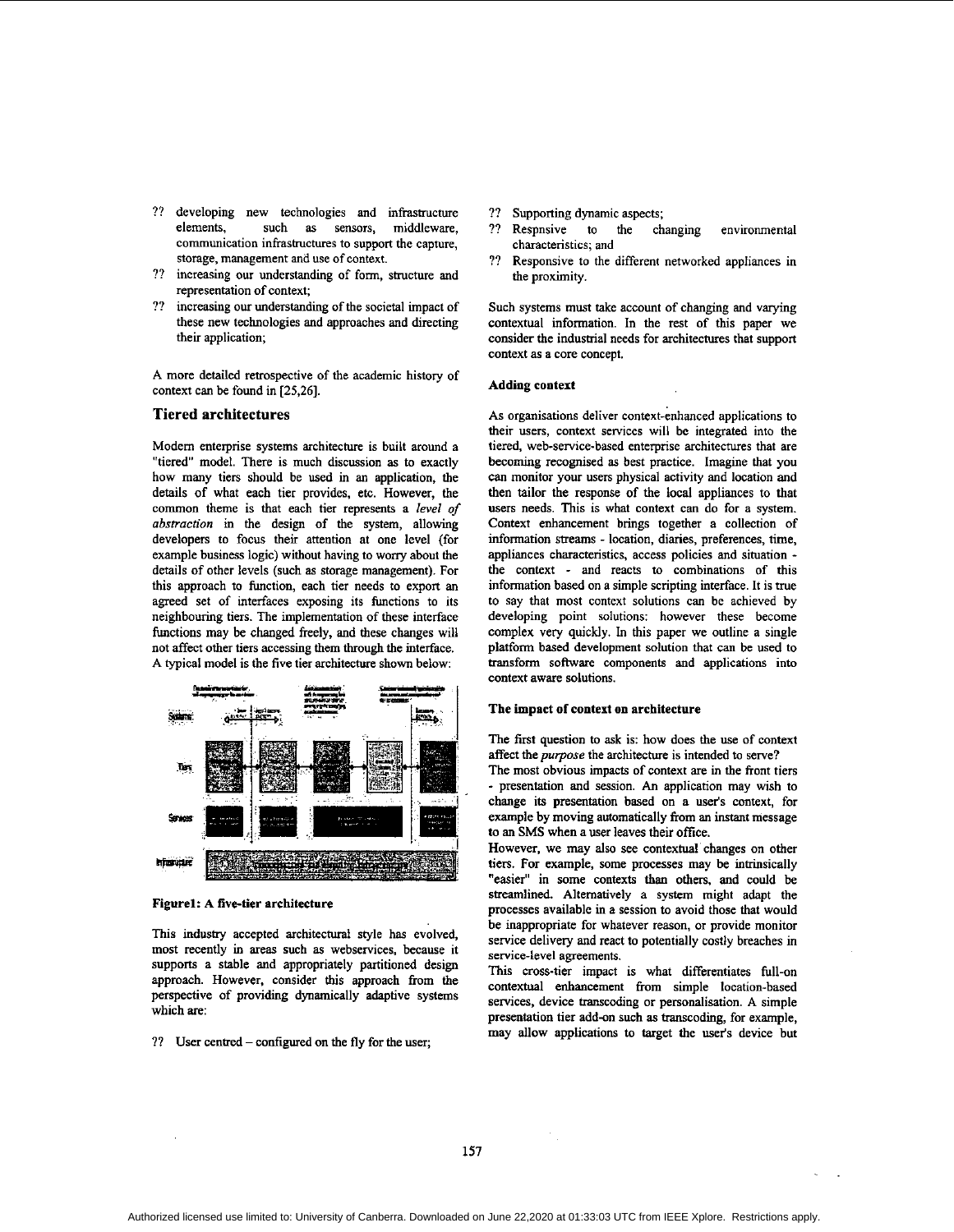cannot capture and express the business implications of this choice - such as a reduction in security or attention, or the reduction in detail in the services being provided. A context-enhanced application, by contrast, can draw application-level implications from the low-level information about devices, allowing adaptation across the whole application. This removes context enhancement from the "gimmick" category and moves it to the status of an infrastructural service with enterprise impact.

## Context: conditioning the layers

In general, one may view context as conditioning the behaviour of the tier in an architecture. That is to say, the way the tier provides its functions will be affected by the context in which those functions will be used.



**Figure 2: Context Presentation** 

The effect of context is to inform the way in which tiers dispatch their exported functions to the objects and services used to provide them. For example, contextualising the presentation tier above may cause a single user interface function (such as "show the user this alert") to be implemented differently whether the user is using a workstation or a small device, or in one location rather than another.

However, context can affect more than simply presentation, **and** it is here that the differences between context and simple location services or user preferences becomes apparent. *An* interface might change because of device or location - hut also because of **task,** or the presence of other people, or some other high-level trigger. By maintaining a contextual model of users, applications can leverage contextual triggers across their entire operation rather than simply as add-on personalisation or location. adaptation in the front tiers. The model is uniform and can be used, and make use of, elements

deriving from anywhere in the architecture, not simply from user interface cues.

### Integrating contextual services into a tiered architecture

The philosophy behind tiered architectures is to separate concems in a system into different levels of abstraction and then encapsulate each level behind its own interface within its own distributed service. There is a degree of "linearity" implicit in the approach, in that tiers interact with their neighbours and do not "jump" to use tiers arbitrarily. This preserves the abstraction boundaries. Contextual modeling has an end-to-end impact, however, and **so** is not a "neighbour" of *any* tier. For maximum effect a contextual model should accept information from *anywhere* and be used *ewrywhere.* 



Figure 3: Integrating Context

One way to resolve this is to situate context modeling outside the normal tier structure. This does not violate the attractive properties of the tiered approach, as the context model can present a uniform, well-encapsulated interface to every tier.

The model takes input from the *environment* of each tier affected. For the presentation tier, this might include the user's device, preferences and location; for the business logic tier their tasks and roles within the application. It unifies these environmental factors into a model of the systems **users'** that may then be **used** to inform the selection of services within each tier.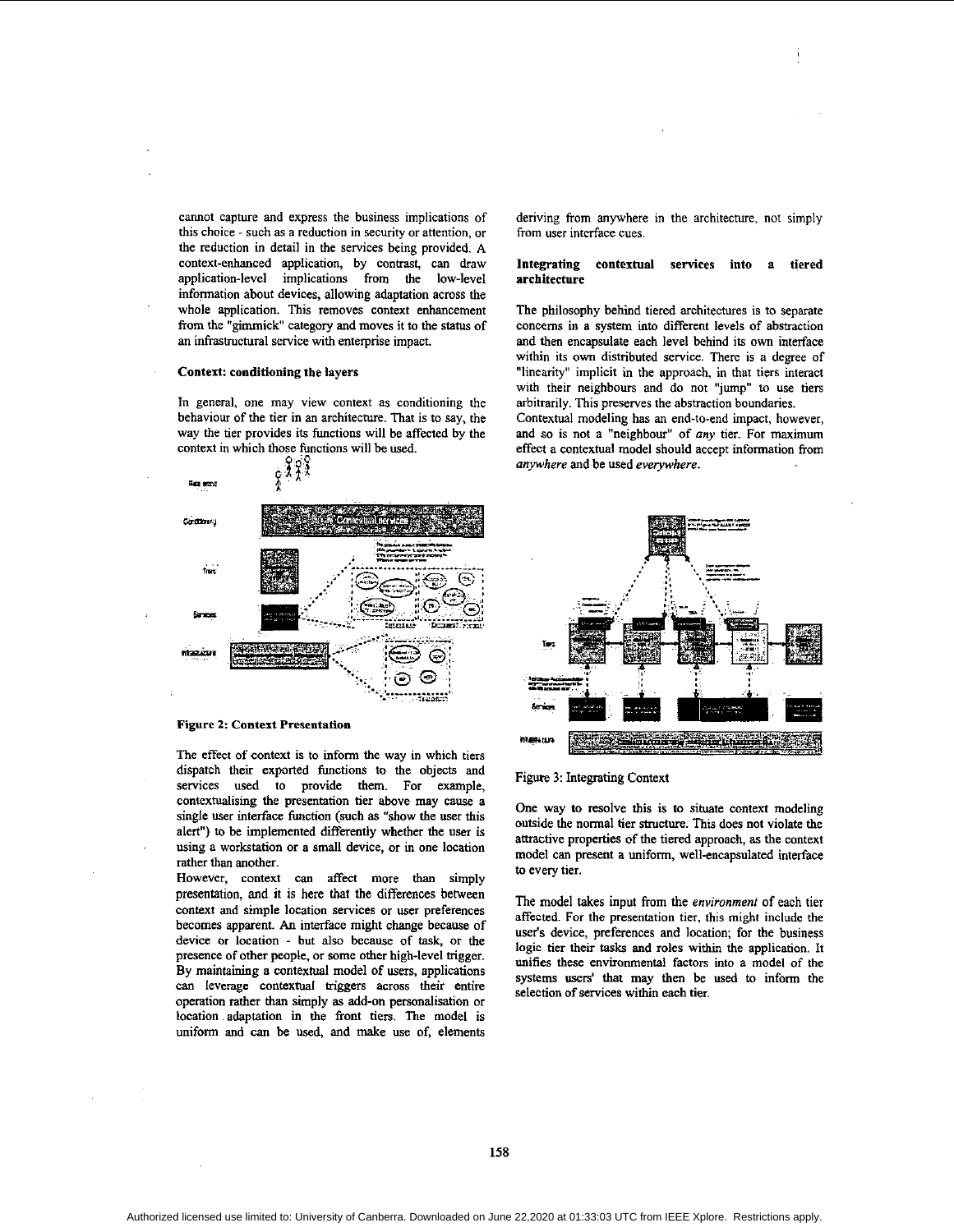#### Implications for tier design

This approach ~ providing a uniform model accessible across the architecture - does have some implications for tier interface design and function selection.

The most important factor is that context forces abstraction upon tiers. This is most obvious in the presentation tier: if the details of the interface can be changed by context, then the tier interface can only expose abstract functions rather than detailed access to the individual component objects that might be used. The reason for this is simple: if the details are exposed and then change, all tiers accessing those detailed functions are impacted.

More subtly, the tier cannot allow any assumptions about interfaces to propagate across its interface. This is sometimes more difficult. Consider, for example, the case where the application wants to "alert" the user to some event. Not all interfaces have obvious alert capabilities: HTML pages, for example, **are** not typically "pushed" at the client. Providing the alert function may have implications for the design of the exposed functions in the interface.

## **Conclusion**

This paper sets out to provide a guide to adding contextenhanced mobile services to existing IT architectures, highlighting the importance of such an architecture for smart spaces.

We identify that context affects architecture by providing a uniform and well-founded framework witbin which to control and adapt the behaviour of a system to changing user circumstances. There **are** implications in the design of tiers and their interfaces needed for these benefits to be filly realised, but these changes reflect good software engineering practices and have other benefits anyway.

Many development tools provide the basics of context, mainly focused on the presentation tier of an architecture. However, the major benefits accrue from the end-to-end use of context throughout an enterprise architecture. The architecture described in this paper directly addresses this end-to-end problem.

## **References**

- [1] Software Process Modeling and Technology, edited by A. Finkelstein, J. Kramer and B. Nuseibeh, Research Studies Press, John Wiley and Sons Inc, **1994.**
- J. Estublier, P.Y.Cunin, N. Belkhatir, "Architectures **[2]**  for Process Support Ineroperability", ICSPS,Chicago, **15-17** juin, **1997.**
- **[3]** J. **L.** Crowley, "Integration and Control of Reactive Visual Processes", Robotics and Autonomous Systems, Vol **15,** No. I, decembre **1995.**
- **[4]** J. Rasure et *S.* Kubica, "The Khoros application development environment ", in Experimental Environments for computer vision and image processine. H. Christensen et J. L. Crowley, Eds, World Scientific Press, pp **1-32, 1994.**
- **[SI** M. Sbaw and D. Garlan, Software Architecture: Perspectives on an Emerging Disciplines, Prentice Hall, **1996.**
- **[6]** T. Winograd, "Architecture for Context", Human Computer Interaction, Vol. **16, pp401-419.**
- **[7]** R. C. Schank and R. P. Abelson, Scripts. Plans, Goals and Understanding, Lawrence Erlbaum Associates, Hillsdale, New Jersey, **1977.**
- **[E]** M. **Minsky,** "A Framework far Representing Knowledge", in: The Psychology of Computer Vision, **P.** Winston, Ed., McGraw Hill, New York, **1975.**
- **[9]** M. **R.** Quillian, "Semantic Memory", in Information Processing, Ed: M. Minsky, MIT Press, Cambridge, May, **1968.**
- **[lo]** D. Bobrow: *"An* Overview of KRL", Cognitive Science **1(1), 1977.**
- [ **111** R. Brooks, , "A Robust Layered Control System for a Mobile Robot", IEEE loumal of Robotics and Automation, **RA-2,** no. **1, 1986.**
- [12] A. R. Hanson, and E. M. Riseman, , VISIONS: A Computer Vision System for Interpreting Scenes, in Computer Vision Svstems, A.R. Hanson & E.M. Riseman, Academic Press, New York, N.Y., pp. **303-334,1978.**
- **[13] B.** A.Draper, R. T. Collins, J. Brolio, A. R. Hansen, and E. **M.** Riseman, "The Schema System", Intemational Joumal of Computer Vision, Kluwer, **2(3),** Jan **1989.**
- **[I41** M.A. Fischler & T.A. Strat. Recognising objects in a Natural Environment; A Contextual Vision System (CVS). DARPA Image Understanding Workshop, Morgan Kauffman, Los Angeles, CA. pp. 774-797, **1989.**
- [15] R. Bajcsy, Active perception, Proceedings of the Vol. **76,** No **8,** pp. **996-1006,** August **1988.**
- **[16] J.** Y. Aloimonos, I. Weiss, and A. Bandyopadhyay, "Active Vision", International Journal of Computer Vision. Vol. **I,** No. **4,** Jan. **1988.**